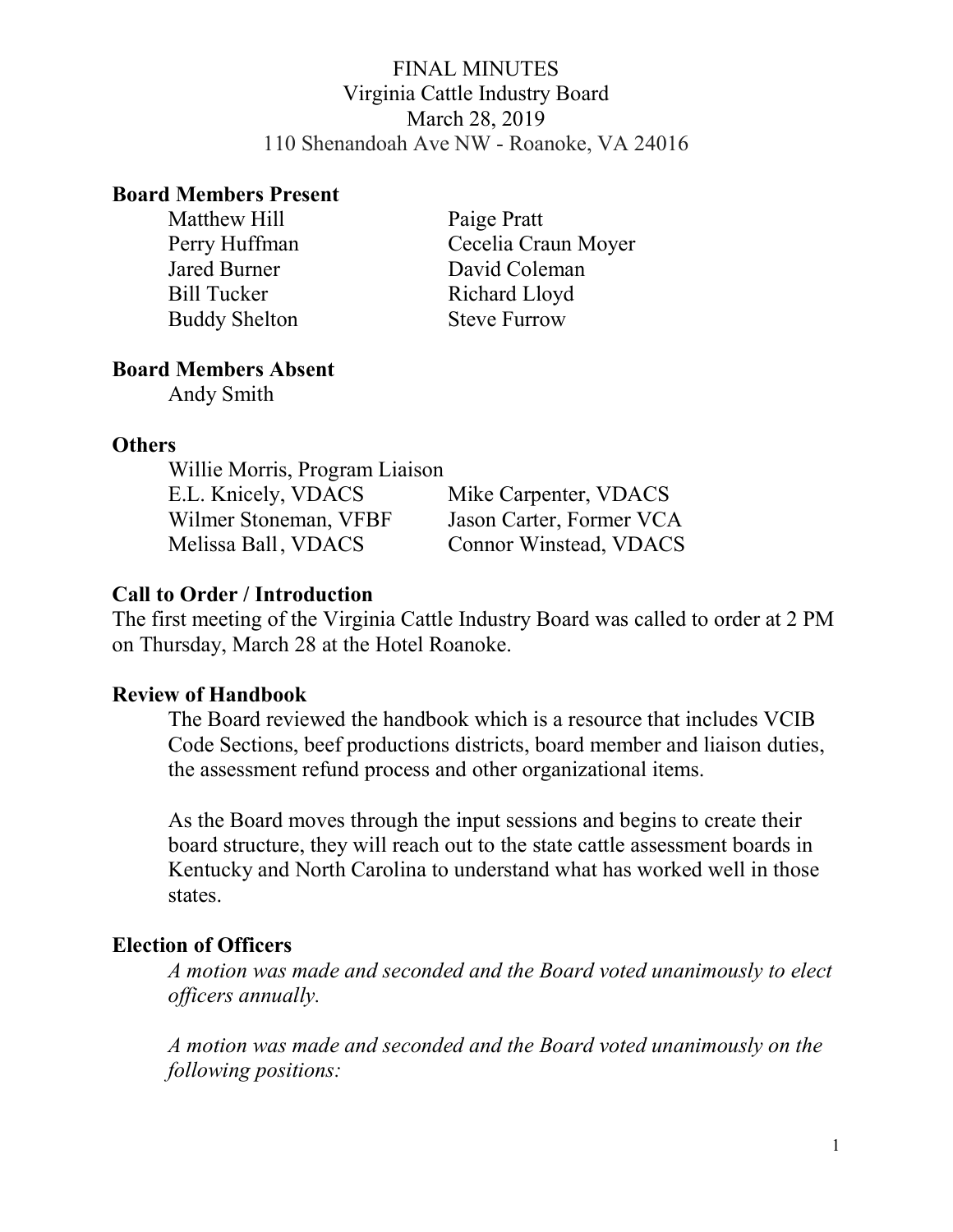# FINAL MINUTES Virginia Cattle Industry Board March 28, 2019

110 Shenandoah Ave NW - Roanoke, VA 24016

| President:             | <b>Andy Smith</b>  |
|------------------------|--------------------|
| <i>Vice President:</i> | <b>Bill Tucker</b> |
| Secretary:             | Paige Pratt        |
| <i>Treasurer:</i>      | Jared Burner       |

# New Business

Collections: As of 3/28/19, VDACS has received over \$13,700 in assessments from the Department of Taxation. This collection began January 1, 2019.

The Commissioner of Agriculture & Consumer Services sent letters to the industry informing handlers of the assessment on December 1, 2018. While the livestock markets are easily identifiable, the board recognized that it is equally important to reach private treaty transactions. In an effort to educate producers and handlers on the assessment and the VCIB, the following efforts will be undertaken:

VDACS staff will contact the Department of Taxation and discuss ramifications for both delinquent returns and non-compliance.

J. Burner and P. Pratt will develop a Frequently Asked Questions sheet that may be presented alongside the tax form and refund form.

S. Furrow will create brief/letter of introduction to the VCIB that may be used in conjunction with the FAQ sheet.

Both the Cattle Assessment Return from the Department of Taxation (CA-1) and the Assessment Refund form will be posted on the VDACS website in addition to the FAQ sheet.

M. Ball will compile a list of organizations/publications (based on Board recommendations) who are to receive the "VCIB Packet" that is comprised of the brief, the FAQs and both relevant forms.

The board unanimously voted to appropriate up to \$1000, if necessary, for publication of the VCIB Packet in periodicals that recommended by sitting board members.